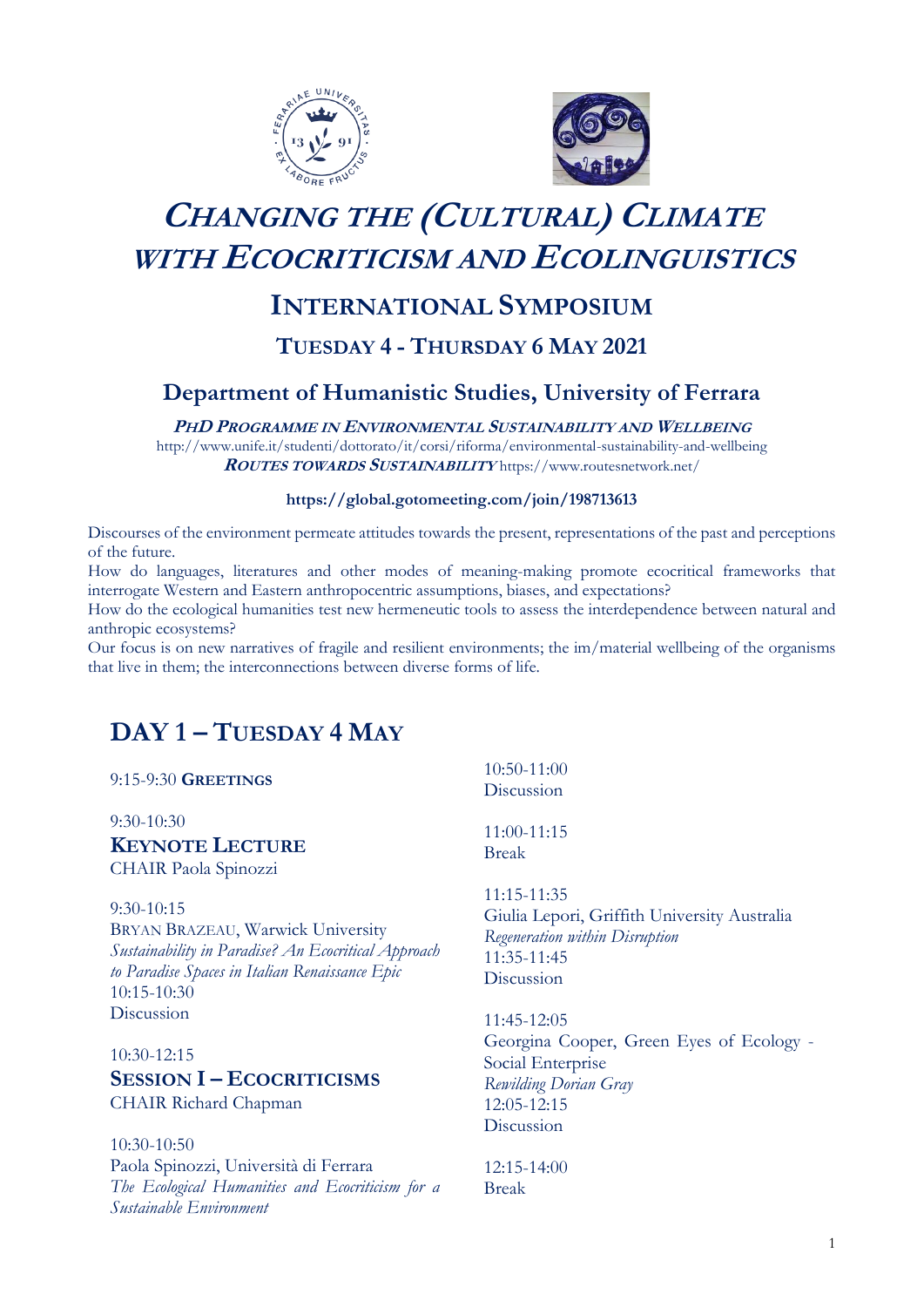#### 14:00-16:00

## **SESSION II – SUSTAINABILITY**

CHAIR Ingrid Molderez, Katholieke Universiteit Leuven

## 14:00-14:20

Stefania D'Avanzo, Università della Campania 'Luigi Vanvitelli' - Caserta *The 'Green Side' of Technology: Multinational Technology Companies' Commitment to Environmental Sustainability* 14:20-14:30 Discussion

#### $14.30 - 14.50$

Ilaria Dibattista, Università di Ferrara *Building a Collective Ecological Identity: A Focus on Italy*   $14:50-15:00$ Discussion

15:00-15:20 Maria Cristina Caimotto, Università di Torino *New Narratives of Well-Being: Everyday Cycling* 15:20-15:30 Discussion

15:30-15:50

Sadat Al Sajib, Università di Ferrara *Nicknaming Tourism as Development: Commodification of Culture and Nature in CHT, Bangladesh* 15:50-16:00 Discussion

16:00-16:15 Break

## 16:15-17:15 **KEYNOTE LECTURE** CHAIR Eleonora Federici

16:15-17:00 NELYA KOTEYKO, Queen Mary University London *Discourse Approaches to Online Communication about Climate Change* 17:00-17:15 Discussion

## 17:15-18:15 **SESSION III – FOOD**

CHAIR Fátima Vieira, Universidade do Porto

#### 17:15-17:35

Laura Diamanti, Università degli Studi di Cassino e del Lazio meridionale *Eco-Translation: Raising Ecolinguistic Awareness in Translating Food in EFL Contexts* 17:35-17:45 Discussion

17:45-18:05 Sabrina Fusari, Università di Bologna *Meat Eating and Human Health in Animal Rights Discourse: A Corpus-Based Investigation* 18:05-18:15 Discussion

## **DAY 2 – WEDNESDAY 5 MAY**

9:30-11:00 **SESSION IV – ECOFEMINISMS** CHAIR Rita Monticelli, Università di Bologna

9:30-9:50 Eleonora Federici, Università di Ferrara *Why Ecofeminism Matters* 9:50-10:00 Discussion

10:00-10:20 Chiara Xausa, Università di Bologna *Literature and Pandemics: An Intersectional Feminist Framework* 10:20-10:30 Discussion

10:30-10:50 Luisa Marino, Università L'Orientale - Napoli *Noo Saro-Wiwa's Nigeria in Translation* 10:50-11:00 Discussion

11:00-11:15 Break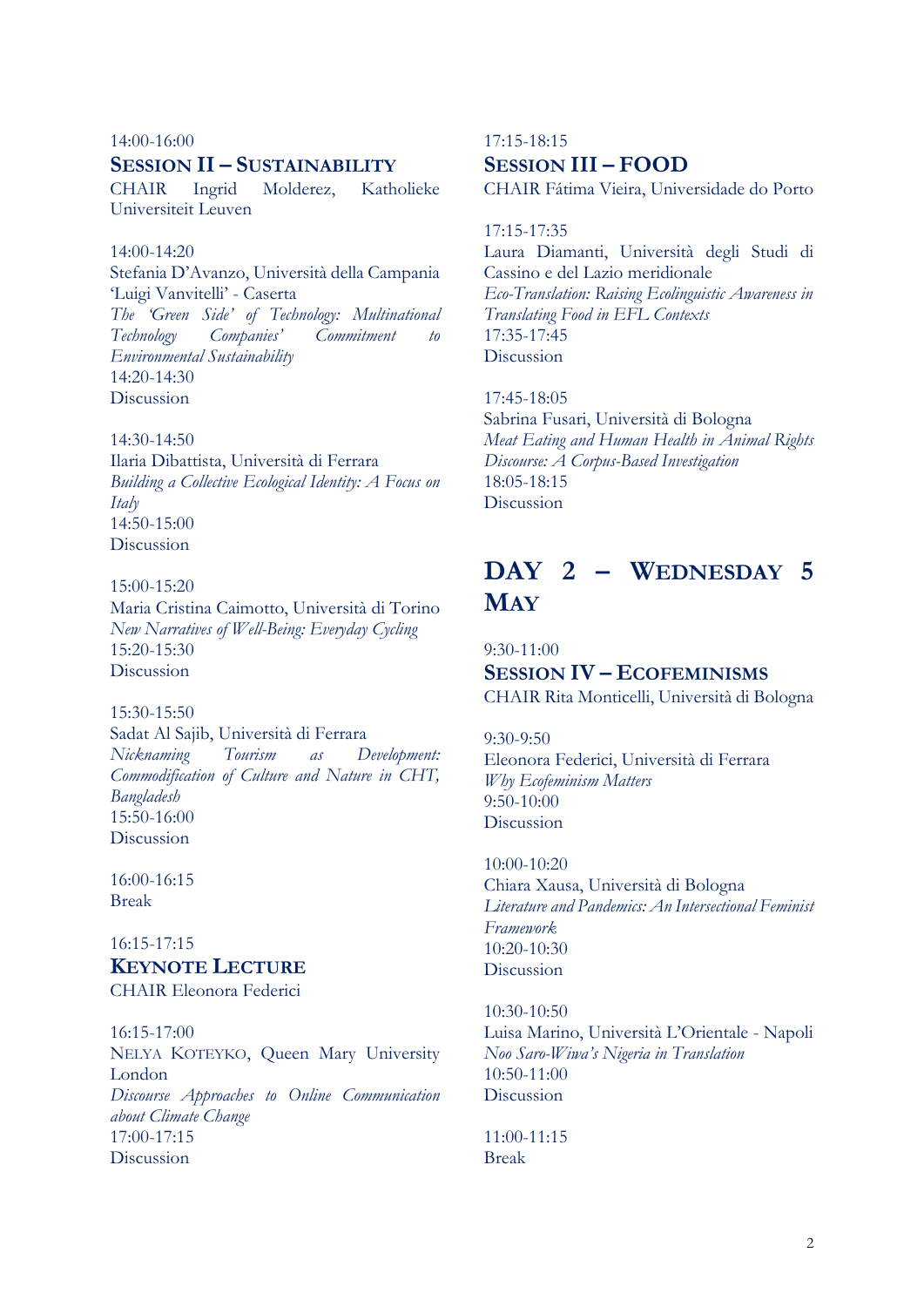## 11:15-12:15 **KEYNOTE LECTURE**

CHAIR Eleonora Federici

#### 11:15-12:00

INGRID MOLDEREZ, Katholieke Universiteit Leuven *Searching for a Slow Journey and Other Sources of Energy: Walter Benjamin as a Guide*  $12:00-12:15$ Discussion

12:15-14:00 Break

### 14:00-16:00

## **SESSION V – NATURE WRITING – PART I**

CHAIR Flavia Cavaliere, Università Federico II - Napoli

14:00-14:20 Charles Wong, Freie Universität Berlin *"I felt the world rearrange itself around me:" Dreamtime in the Anthropocene in Ben Lerner's*   $10:04$ 

14:20-14:30 Discussion 14:30-14:50 Ilenia Casmiri, Università di Ferrara *Climate Narratives: The Postlapsarian Shape of Men and* 

*Cities* 14:50-15:00 Discussion

15:00-15:20 Angelo Monaco, Università di Bari "Aldo Moro" *Ecological Uncanny and Vulnerable Form in Cynan Jones'* Stillicide  $15:20-15:30$ Discussion

15:30-15:50 Erika De Vivo, Università di Torino *Narratives of Resilience in a Post-Apocalyptic Scenario at the Sami Márkomeannu Festival*  15:50-16:00 Discussion

16:00-16:15 Break

## 16:15-17:45 **SESSION V – NATURE WRITING – PART II** CHAIR Richard Chapman

### 16:15-16:35

Eleonora Fois, Università di Cagliari *The Cultural Relevance of Landscape Metaphor: An Ecostylistic Analysis of the English Translation of Grazia Deledda's* La madre 16:35-16:45 Discussion

16:45-17:05

Elisa Fortunato, Università di Bari "Aldo Moro" *Aldous Huxley's Essays and the Politics of Ecology* 17:05-17:15 Discussion

## 17:15-17:35

Thuc Anh Cao Xuan, Hanoi University, Vietnam, and University of Ferrara *Theatre in Vietnam as a Critique of the Environmental and Social Crisis* 17:35-17:45 Discussion

## **DAY 3 – THURSDAY 6 MAY**

## 9:30-10:30

## **KEYNOTE LECTURE**

CHAIR Rachele Dubbini, Università di Ferrara

9:30-10:15 SASKIA STEVENS, Universiteit Utrecht *Constructing the Limes*  $10.15 - 10.30$ Discussion

10:30-13:00 **SESSION VI – ANIMALS** CHAIR Elisa Bolchi, Università di Ferrara